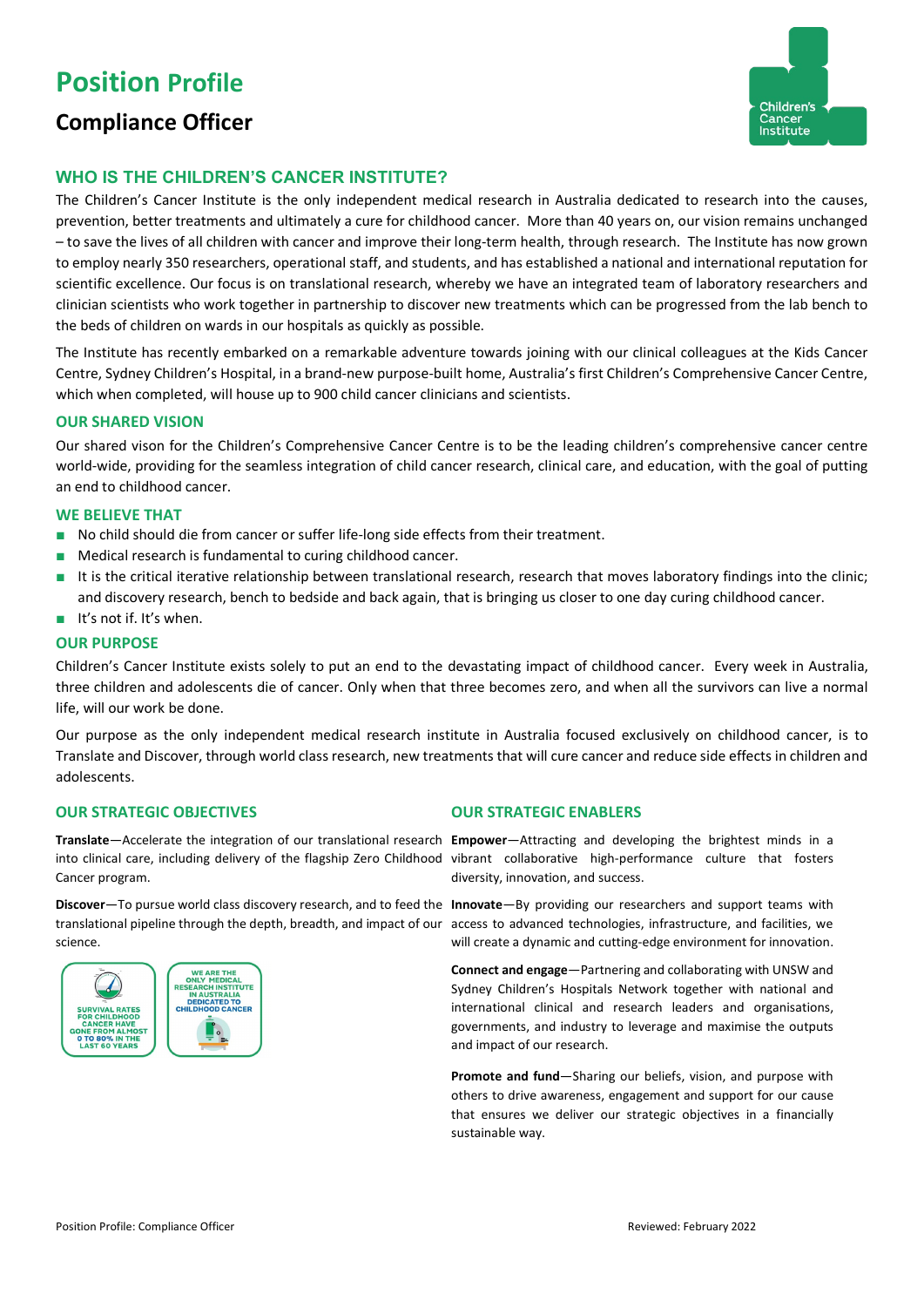### **YOUR ROLE**

| Role:                                        | Compliance Officer                                                                                                                                                                                    | Team:                                        | Risk & Governance         |
|----------------------------------------------|-------------------------------------------------------------------------------------------------------------------------------------------------------------------------------------------------------|----------------------------------------------|---------------------------|
| <b>Job Family:</b>                           | Risk & Compliance                                                                                                                                                                                     | <b>Reports To:</b>                           | Head of Risk & Governance |
| <b>Salary Band:</b>                          | Technical                                                                                                                                                                                             | <b>Manages:</b>                              | Self                      |
| <b>Key Internal</b><br><b>Relationships:</b> | Risk & Compliance Specialist, People &<br>Culture, Technology Services Group<br>(including Data Governance), Core<br>Services, Marketing & Fundraising, Legal<br>Counsel, Various Internal Committees | <b>Key External</b><br><b>Relationships:</b> | UNSW Risk & Compliance    |

# **YOUR PURPOSE**

Reporting to the Head of Risk & Governance, as the *Compliance Officer* you are responsible for ensuring the activities of the Institute comply with policies, procedures, legal and regulatory requirements. You will work closely with the Risk & Governance Team to develop and implement policies and procedures and ensure the maintenance of internal checks and controls.

# **YOUR KEY OUTCOMES/ KEY RESULTS**

|    | <b>Connection to the Cause</b> |           | You promote a risk management culture within the organisation and ensure                    |
|----|--------------------------------|-----------|---------------------------------------------------------------------------------------------|
|    |                                |           | stakeholders understand, own, and actively minimise risks to the Institute.                 |
|    |                                |           | You support the Risk & Governance Team to ensure the Risk and Compliance Framework          |
|    |                                |           | and its supporting systems stay relevant to the needs of the Institute.                     |
|    |                                |           | You stay current with legislative, ethical, or regulatory changes that may impact the       |
|    |                                |           | Institute and its activities.                                                               |
|    | <b>Systems &amp; Processes</b> | $\bullet$ | You support the identification of key compliance obligations, with the support of legal     |
|    |                                |           | and other relevant resources, and translating those requirements into actionable policies   |
|    |                                |           | and procedures.                                                                             |
|    |                                | $\bullet$ | You provide compliance support for the re-design, development, standardisation, and         |
|    |                                |           | implementation of processes.                                                                |
| З. | People & Teams                 | ٠         | You are a compliance advocate and business partner.                                         |
|    |                                |           | You work closely with all groups (research and operations) to ensure departmental policies  |
|    |                                |           | support compliance with both internal and external standards.                               |
| 4. | <b>Conduct &amp; Safety</b>    |           | You support the implementation of the WHS framework across the Institute.                   |
|    |                                |           |                                                                                             |
|    |                                |           | You role model behaviours that positively reflect the Institute's Code of Conduct, Research |
|    |                                |           | Code of Conduct and all relevant WHS policies and procedures.                               |
|    |                                |           |                                                                                             |

### **YOUR PROFILE**

| <b>Skills/Qualifications/Experience</b>                                                                                                                                               | <b>Capabilities</b>                                                                |  |
|---------------------------------------------------------------------------------------------------------------------------------------------------------------------------------------|------------------------------------------------------------------------------------|--|
| Essential:<br>Demonstrated knowledge and experience of:<br>$\bullet$                                                                                                                  | Resilience – persist despite challenges, obstacles, and<br>interruptions           |  |
| Compliance evaluation, planning and<br>$\circ$                                                                                                                                        | Creativity – innovative and apply resources in new ways                            |  |
| execution<br>Risk management and compliance<br>$\circ$                                                                                                                                | Empathy - understand and consider other's feelings,<br>thoughts, and experiences   |  |
| processes                                                                                                                                                                             | Imagination – see through variety of lenses and<br>challenge present assumptions   |  |
| Excellent interpersonal, verbal, and written<br>communication skills                                                                                                                  | Emotional intelligence – understand other's emotions<br>and experiences            |  |
| Ability to interpret relevant regulatory legislation,<br>$\bullet$<br>regulatory guidance materials and standards<br>Ability to liaise with, and manage a diverse set of<br>$\bullet$ | Teaming – collaborate effectively across organisational<br>$\bullet$<br>boundaries |  |
| internal stakeholders                                                                                                                                                                 |                                                                                    |  |